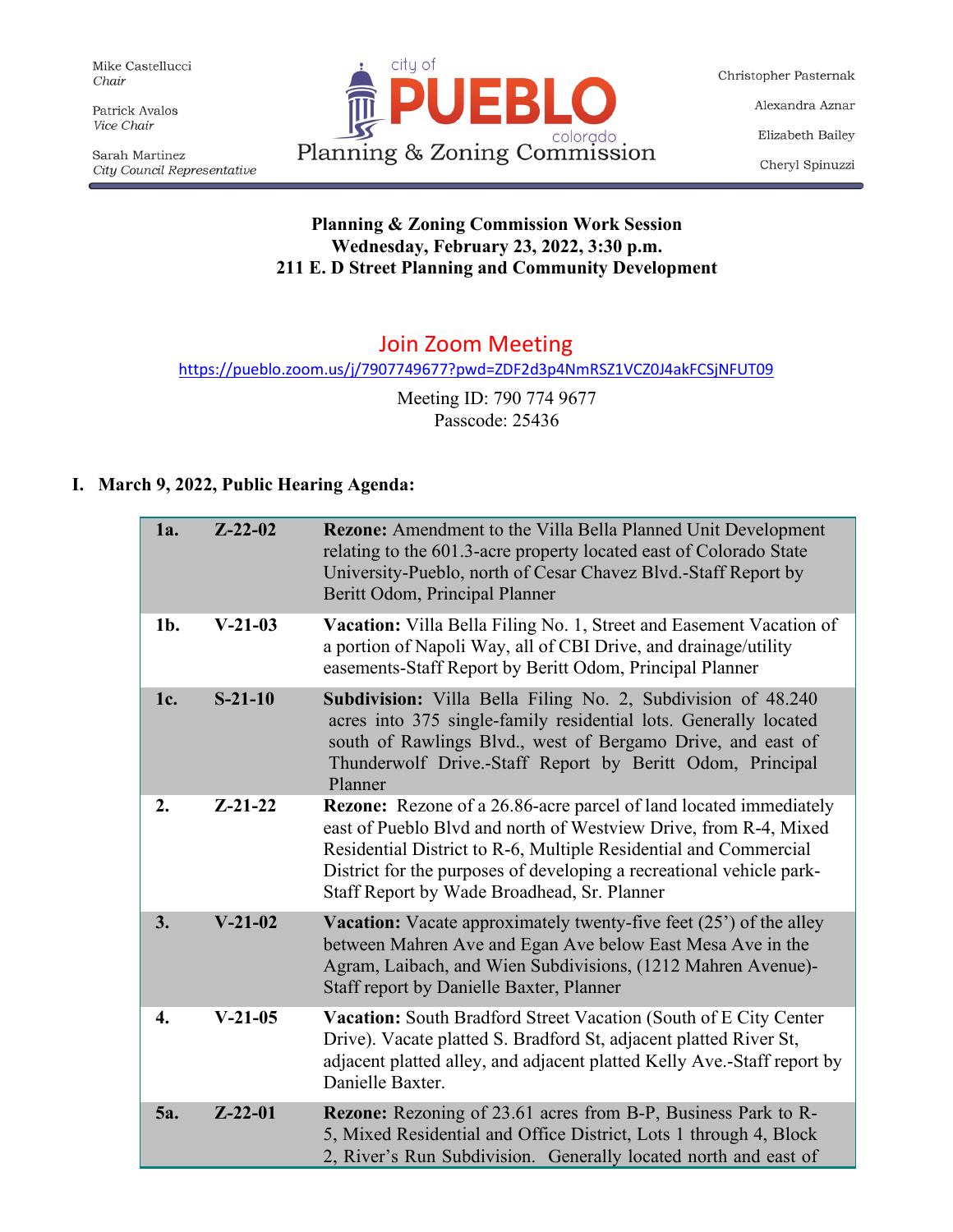|     |                  | S. Joplin Ave. and north of S. Portland Ave.-Staff Report by<br>Beritt Odom, Principal Planner<br><b>Rivers Run</b>                                                                                                                                                                                                                                               |
|-----|------------------|-------------------------------------------------------------------------------------------------------------------------------------------------------------------------------------------------------------------------------------------------------------------------------------------------------------------------------------------------------------------|
| 5b. | $V-22-02$        | Vacation: Rivers' Run Subdivision Right-of-Way and Easement<br>Vacation. Vacation of a portion of Fir Street and multiple easements<br>within Blocks 1 and 2, Rivers' Run Subdivision. Generally located<br>north and east of S. Joplin Ave. and north of S. Portland Ave -Staff<br>Report by Beritt Odom, Principal Planner                                      |
| 5c. | $S-22-01$        | <b>Subdivision:</b> Rivers Run Subdivision, 1 <sup>st</sup> Amendment. A re-<br>subdivision of 12.88 acres (13 lots) into three multi-family<br>residential/office lots. Generally located north and east of S. Joplin<br>Ave. and north of S. Portland Ave-Staff Report by Beritt Odom,<br>Principal Planner                                                     |
| 6.  | <b>ODP-20-01</b> | <b>Overall Development Plan Wildhorse: Overall Development Plan</b><br>of approximately 98.98 acres generally located north of West U.S.<br>Highway 50, east of E. Industrial Blvd. and south of Fourth Road.                                                                                                                                                     |
| 7a. | $Z - 21 - 20$    | <b>Rezoning</b> 7 Reservoir Drive, Rezoning of .38 acres from A-2,<br>Agricultural-One Zone District to R-1, Single Family Zone District.<br>Staff Report by Wade Broadhead Continued from the February 9th,<br>2022, hearing                                                                                                                                     |
| 7b. | $S-21-11$        | <b>Subdivision</b> 7 Reservoir Drive, the subdivision of .38 acres into a<br>one lot subdivision to allow the construction of a single-family home.<br>Staff report by Wade Broadhead Continued from the February 9 <sup>th</sup> ,<br>2022, hearing                                                                                                              |
| 8a. | $Z - 21 - 16$    | <b>Rezoning:</b> Pikes Peak Park PUD: proposal to rezone 75 acres<br>generally located North of 24 <sup>th</sup> St., west of Wildhorse Creek and east<br>of Pueblo Blvd. to PUD allowing mixed-use residential and<br>commercial development-Staff Report by Beritt Odom, Principal<br>Planner Continued from the February 9, 2022 Hearing.                      |
| 8b. | $V-21-04$        | Vacation: Foothills Street and Easement Vacation of the streets and<br>easements dedicated within the Foothills Subdivision. Generally<br>located north of W. 24 <sup>th</sup> Street and east of N. Pueblo Blvd-Staff<br>Report by Beritt Odom, Principal Planner Continue from the<br>February 9, 2022, Hearing.                                                |
| 8c. | $S-21-12$        | <b>Subdivision:</b> Pikes Peak Park, Filing 1 Subdivision of approximately<br>73.92 acres into multiple lots facilitating residential and commercial<br>mixed-use development. Generally located north of W. 24 <sup>th</sup> Street<br>and east of N. Pueblo Blvd-Staff Report by Beritt Odom, Principal<br>Planner Continue from the February 9, 2022, Hearing. |

# **II.** Public Meeting Agenda:<br>1. **URP-22-01** Urb

Urban Renewal Plan-Review of the Pueblo Urban Renewal Authority, Mitchell Park South Plan, September 17, 2021, for compliance with the Pueblo Regional Comprehensive Plan, 2002.